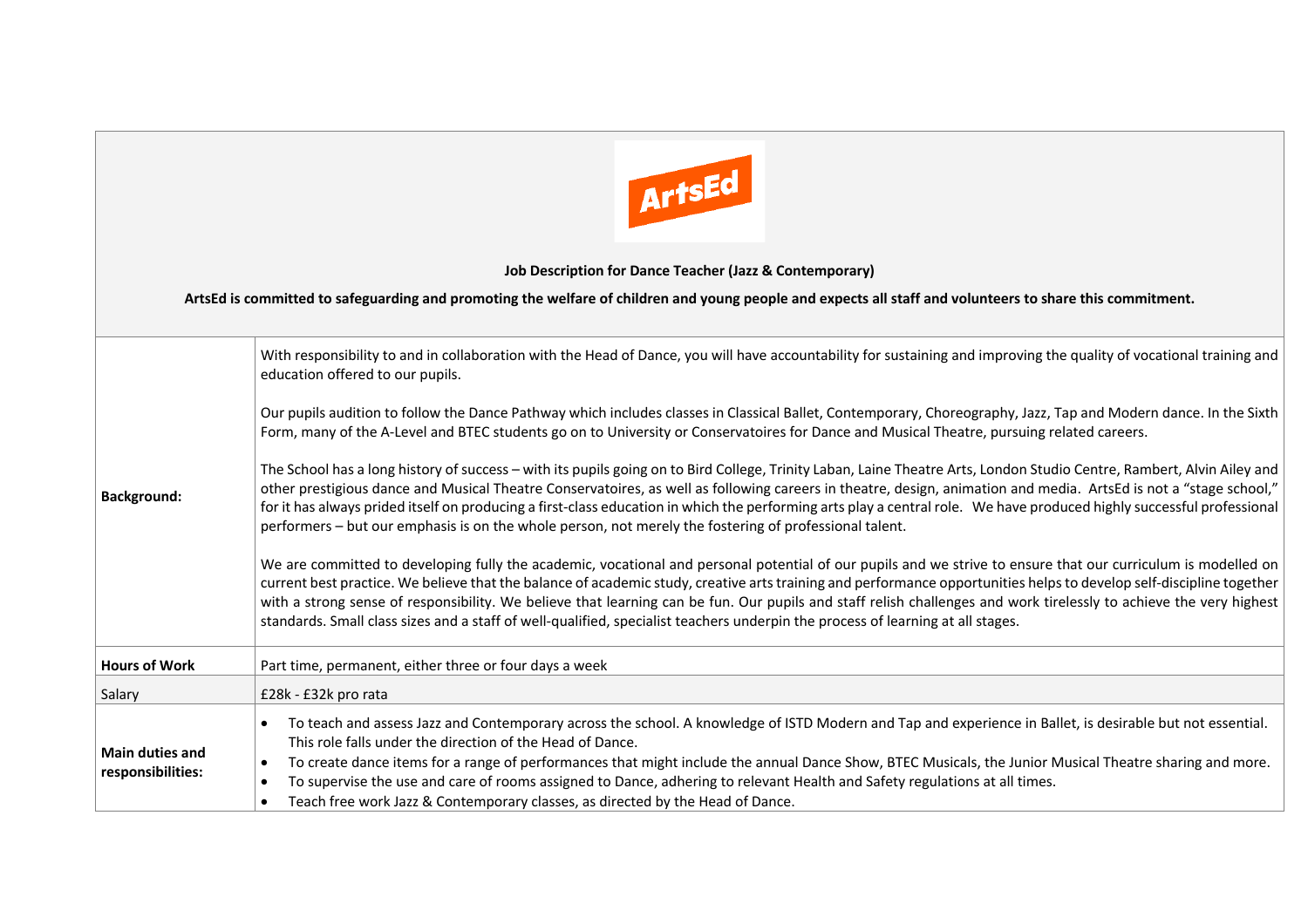|           | To maintain and monitor appropriate records of pupils' learning and achievements.<br>$\bullet$<br>Design, develop and write suitable schemes of work for all Key Stages.<br>$\bullet$<br>To rehearse students to be confident when performing, enabling them to achieve success in examinations and performance.<br>$\bullet$<br>To ensure that health and safety issues are properly understood, and procedures followed effectively and consistently.<br>$\bullet$<br>To maintain effective discipline through implementation of the school agreed procedures.<br>$\bullet$<br>To take part in the Performance Management Programme.<br>$\bullet$<br>To maintain liaison with class teachers and form tutors.<br>$\bullet$<br>To keep abreast of all relevant examination and assessment specifications, meeting all deadlines.<br>٠<br>To provide a list of examination and school trips disbursements when required by the Finance Director.<br>$\bullet$<br>To maintain and monitor appropriate records of pupils' learning and achievements, curricular records, and assessments.<br>$\bullet$<br>To attend parents' meetings and respond to parents' enquiries.<br>$\bullet$<br>To maintain effective discipline through implementation of the school's agreed policies and procedures.<br>$\bullet$<br>To carry out general school supervisory duties if required to do so.<br>$\bullet$<br>To attend Open Evenings, Parents Evenings, School performances and other relevant events.<br>٠<br>To contribute to the school's Enrichment Programme.<br>$\bullet$<br>To attend and contribute to meetings for the department and others as requested.<br>$\bullet$<br>To adhere to plans and decisions made during such meetings.<br>$\bullet$<br>To take joint responsibility (along with all members of the department) for the creation and distribution of minutes from meetings.<br>$\bullet$ |
|-----------|---------------------------------------------------------------------------------------------------------------------------------------------------------------------------------------------------------------------------------------------------------------------------------------------------------------------------------------------------------------------------------------------------------------------------------------------------------------------------------------------------------------------------------------------------------------------------------------------------------------------------------------------------------------------------------------------------------------------------------------------------------------------------------------------------------------------------------------------------------------------------------------------------------------------------------------------------------------------------------------------------------------------------------------------------------------------------------------------------------------------------------------------------------------------------------------------------------------------------------------------------------------------------------------------------------------------------------------------------------------------------------------------------------------------------------------------------------------------------------------------------------------------------------------------------------------------------------------------------------------------------------------------------------------------------------------------------------------------------------------------------------------------------------------------------------------------------------------------------------------------------------------------------------|
| All staff | All staff must promote and safeguard the welfare of children and young persons for who you are responsible and with whom you come into contact.<br>$\bullet$<br>All staff must carry out their responsibilities with due regard to all ArtsEd policies and procedures, ensuring inclusivity, equality of opportunity, and<br>$\bullet$<br>compliance with Health and Safety in the workplace.<br>All staff must respect the confidentiality of data stored electronically and by other means in line with the Data Protection Act.<br>$\bullet$<br>All staff must adhere to the staff Code of Conduct.<br>$\bullet$<br>All staff are required to regularly undertake Safeguarding, Keeping Children Safe in Education, Prevent, and GDPR training and to maintain their own<br>$\bullet$<br>professionalism and job-related knowledge through ongoing CPD.<br>All members of staff are required to be professional, co-operative, and flexible in line with the needs of the post and the school.<br>$\bullet$<br>All Job Descriptions are reviewed annually and will change to reflect the needs of the School and the post.<br>$\bullet$<br>ArtsEd is committed to the safety, wellbeing and safeguarding of all pupils and students and expects all staff to share this commitment. Staff in all posts are<br>$\bullet$<br>required to hold a clear, enhanced DBS.<br>You may also be required to undertake such other comparable duties as your line manager or the headteacher requires from time to time.                                                                                                                                                                                                                                                                                                                                                                                         |